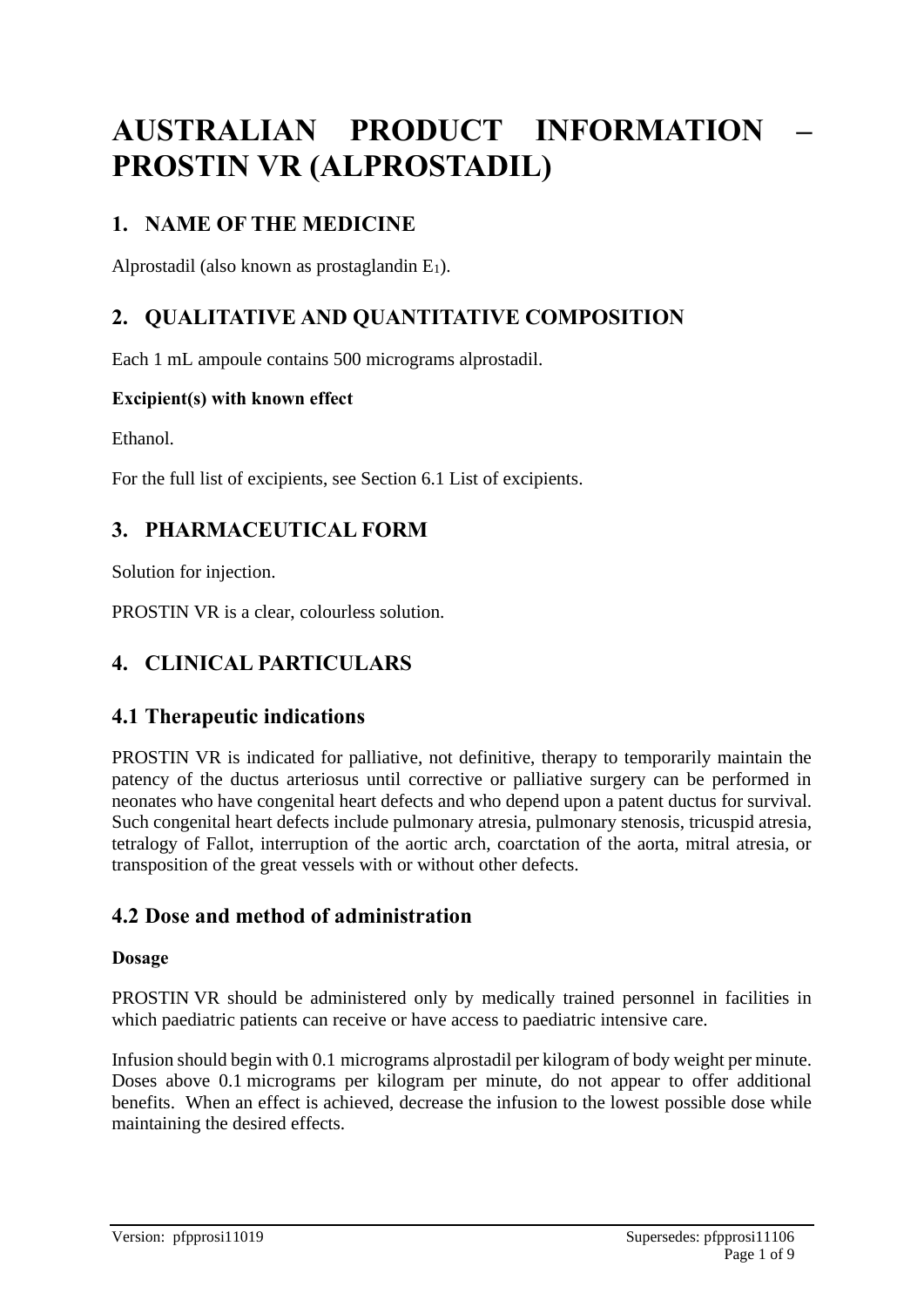#### **Method of administration**

The preferred route of administration for PROSTIN VR is by continuous intravenous infusion into a large vein. Alternatively, PROSTIN VR may be administered through an umbilical artery catheter placed at the ductal opening. Adverse effects have occurred with both routes of administration although the types of reactions are different. The incidences of flushing were higher with intra-arterial than with intravenous administration. See section 4.8 Adverse effects (underiable effects).

#### **Dilution instructions**

Withdraw the appropriate volume of PROSTIN VR from the ampoule and dissolve in sterile sodium chloride injection. Dilute to volumes appropriate for the pump delivery system available.

The following alprostadil concentrations ( $\mu$ g/mL) are achieved by adding 500  $\mu$ g of alprostadil to various volumes of diluent:

| Alprostadil concentration by volume of diluent added |                                                        |  |
|------------------------------------------------------|--------------------------------------------------------|--|
| <b>Total volume of diluent</b>                       | Alprostadil concentration by adding 500 µg $(1 mL)$ ** |  |
| $250$ mL                                             | $2.0 \mu g/mL$                                         |  |
| $100$ mL                                             | $5.0 \mu g/mL$                                         |  |
| $50$ mL                                              | $10.0 \mu g/mL$                                        |  |
| $25$ mL                                              | $20.0 \mu g/mL$                                        |  |

\*\* Volume of alprostadil withdrawn from ampoule

\nInfusion Rate (mL/hr) = \n
$$
\frac{\text{Dosage (µg/kg/min x patient weight (kg)x60 min/hr}}{\text{Final concentration to be used (µg/mL)}}
$$
\n

Example: To provide 0.1  $\mu$ g/kg/min to a 2.8 kg neonate, using a final alprostadil concentration of 5  $\mu$ g/ml

Infusion Rate =  $\frac{0.1 \,\mu\text{g/kg/min x 2.8 kg x 60 min/hr}}{5 \,\mu\text{g/mL}}$  = 3.36 mL/hr

With an infusion pump limited to discrete infusion rates, infuse 2 or 4 mL per hour.

The infusion solution may be mixed conveniently in a graduated mixing chamber inserted between the IV bottle and the pump.

Change the dosage from 0.1 micrograms per kilogram of body weight per minute to 0.05 micrograms per kilogram of body weight per minute by reducing the pump rate to onehalf the original rate.

Neither PROSTIN VR nor the further diluted solutions contain an antimicrobial agent. To avoid microbial contamination hazards, the diluted infusion solutions should be used prepared fresh every 24 hours and used as soon as possible. Any solution not used within 24 hours should be discarded. See Section 6.4 Special precautions for storage.

Product is for single use in one patient only. Discard any residue.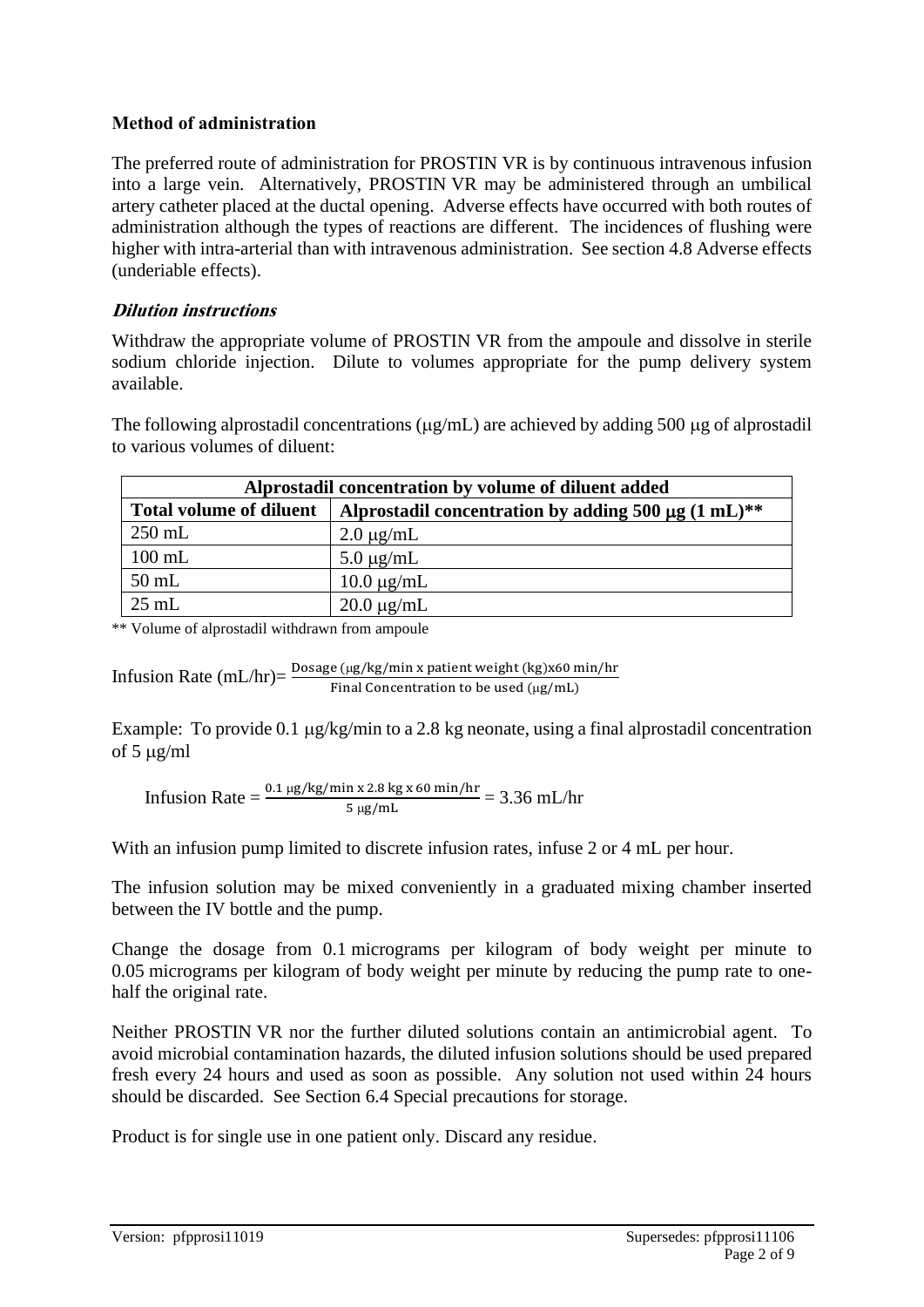If undiluted PROSTIN VR comes in direct contact with a plastic container the solution may turn hazy. Should this occur the solution should be discarded. Also see section 6.2 Incompatibilities

# **4.3 Contraindications**

PROSTIN VR is contraindicated in the following patients:

- Cyanotic neonates with persistent fetal circulation.
- Neonates with total anomalous pulmonary venous return below the diaphragm, neonates with polysplenia or asplenia in whom pulmonary atresia is combined with anomalous pulmonary venous return which may be obstructed.

PROSTIN VR may precipitate pulmonary oedema because of increased pulmonary blood flow in these patients.

# **4.4 Special warnings and precautions for use**

Approximately 10% to 12% of neonates treated with PROSTIN VR experienced apnoea. Apnoea is seen most often in neonates weighing less than 2 kg at birth and usually appears during the first hour of drug infusion. Therefore PROSTIN VR should be used where facilities for ventilatory assistance and intubation are immediately available.

Some studies suggest that PGE<sub>1</sub> administration causes a weakening effect on the structure of the wall of the ductus arteriosus rendering the vessels prone to laceration. These effects may extend into the wall of the aorta and may cause problems in surgical procedures.

Cortical proliferation of the long bones has followed long-term infusions of alprostadil in infants and dogs. The proliferation in infants regressed after withdrawal of the drug.

The administration of PROSTIN VR to neonates may result in gastric outlet obstruction secondary to antral hyperplasia. This effect appears to be related to duration of therapy and cumulative dose of the drug. Neonates receiving PROSTIN VR at recommended doses for more than 120 hours should be closely monitored for evidence of antral hyperplasia and gastric outlet obstruction. PROSTIN VR should be infused for the shortest time and at the lowest dose which will produce the desired effects. The risk of long-term infusion of PROSTIN VR should be weighed against the possible benefits that critically ill infants may derive from its administration.

In general, it is recommended that the preparation should not be administered for more than 2 or 3 days at a time. Since PROSTIN VR appears most effective within 96 hours after birth every effort should be made to start infusion of the drug during this period.

Use PROSTIN VR cautiously in neonates with histories of bleeding tendencies.

Care should be taken to avoid the use of PROSTIN VR in neonates with respiratory distress syndrome (hyaline membrane disease), which sometimes can be confused with cyanotic heart disease. If full diagnostic facilities are not immediately available, cyanosis ( $pO<sub>2</sub>$  less than 40 mm Hg) and restricted pulmonary blood flow apparent on X-ray are good indicators of congenital heart defects.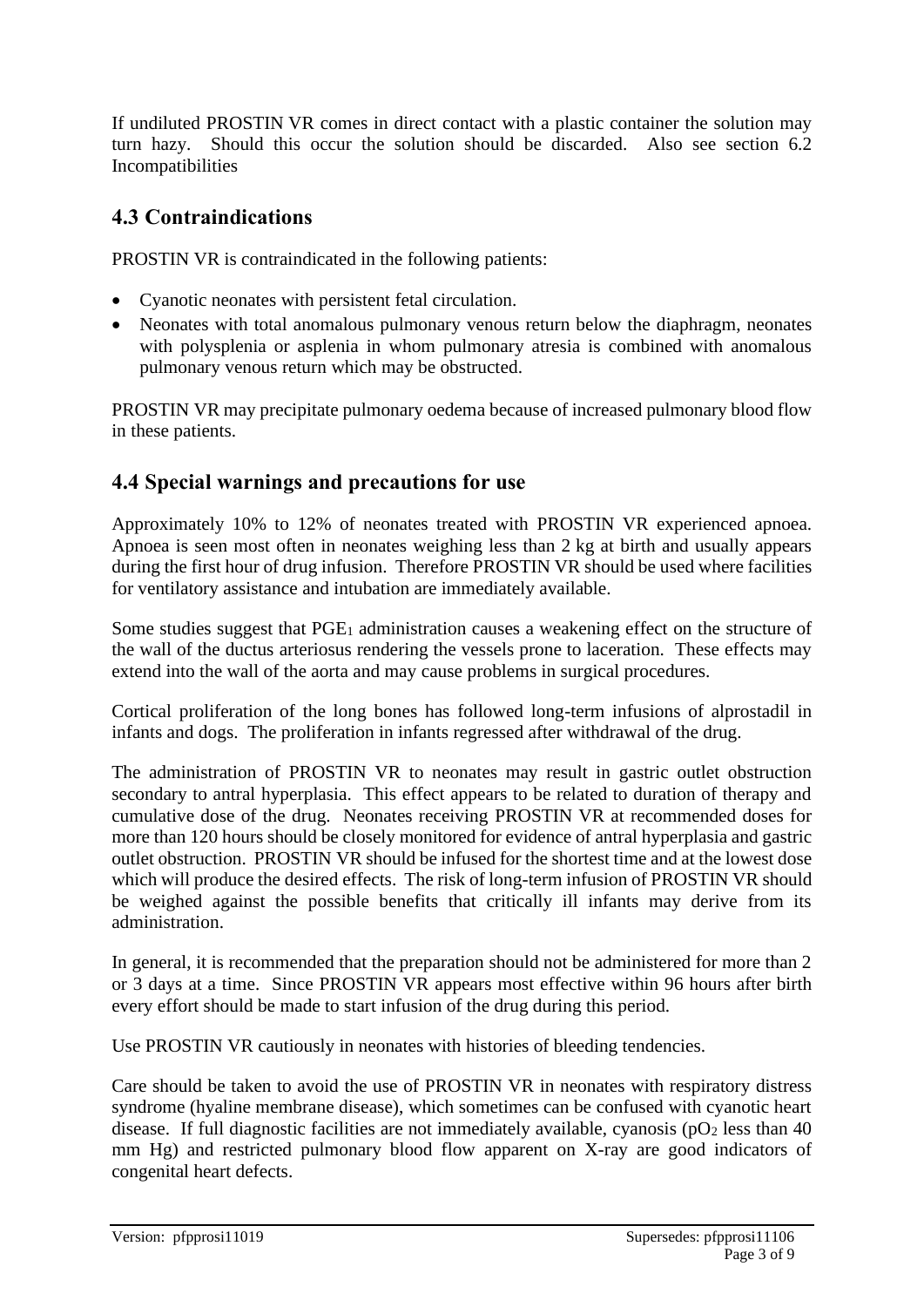In all neonates, intermittently monitor arterial pressure by umbilical artery catheter, auscultation, or with a Doppler transducer. Should arterial pressure fall significantly, decrease the rate of infusion immediately.

#### **Use in the elderly**

No data available.

#### **Paediatric use**

Indicated for use in paediatric patients. See section 4.1. Inidcations.

#### **Effects on laboratory tests**

No data available.

### **4.5 Interactions with other medicines and other forms of interactions**

No data available.

### **4.6 Fertility, pregnancy and lactation**

#### **Effects on fertility**

Long term fertility studies have not been done.

#### **Use in pregnancy**

No data available.

#### **Use in lactation**

Alprostadil should not be used in lactating women.

#### **4.7 Effects on ability to drive and use machines**

No data available.

#### **4.8 Adverse effects (undesirable effects)**

The following undesirable effects have been observed and reported during treatment with alprostadil.

| <b>System organ class</b>        | <b>Frequency</b>          | <b>Adverse effects</b>                                                    |
|----------------------------------|---------------------------|---------------------------------------------------------------------------|
| <b>Infection and infestation</b> | Common $\geq$ 1% to <10%  | Sepsis $(1.6\%)$                                                          |
|                                  | Uncommon $(\langle 1\% )$ | Peritonitis                                                               |
| <b>Cardiac disorders</b>         | Common                    | Bradycardia (6.7%), tachycardia<br>$(2.8\%)$ , cardiac arrest $(1.1\%)$ . |
|                                  | Uncommon $(\langle 1\% )$ | Congestive heart failure,<br>pneumopericardium, second degree             |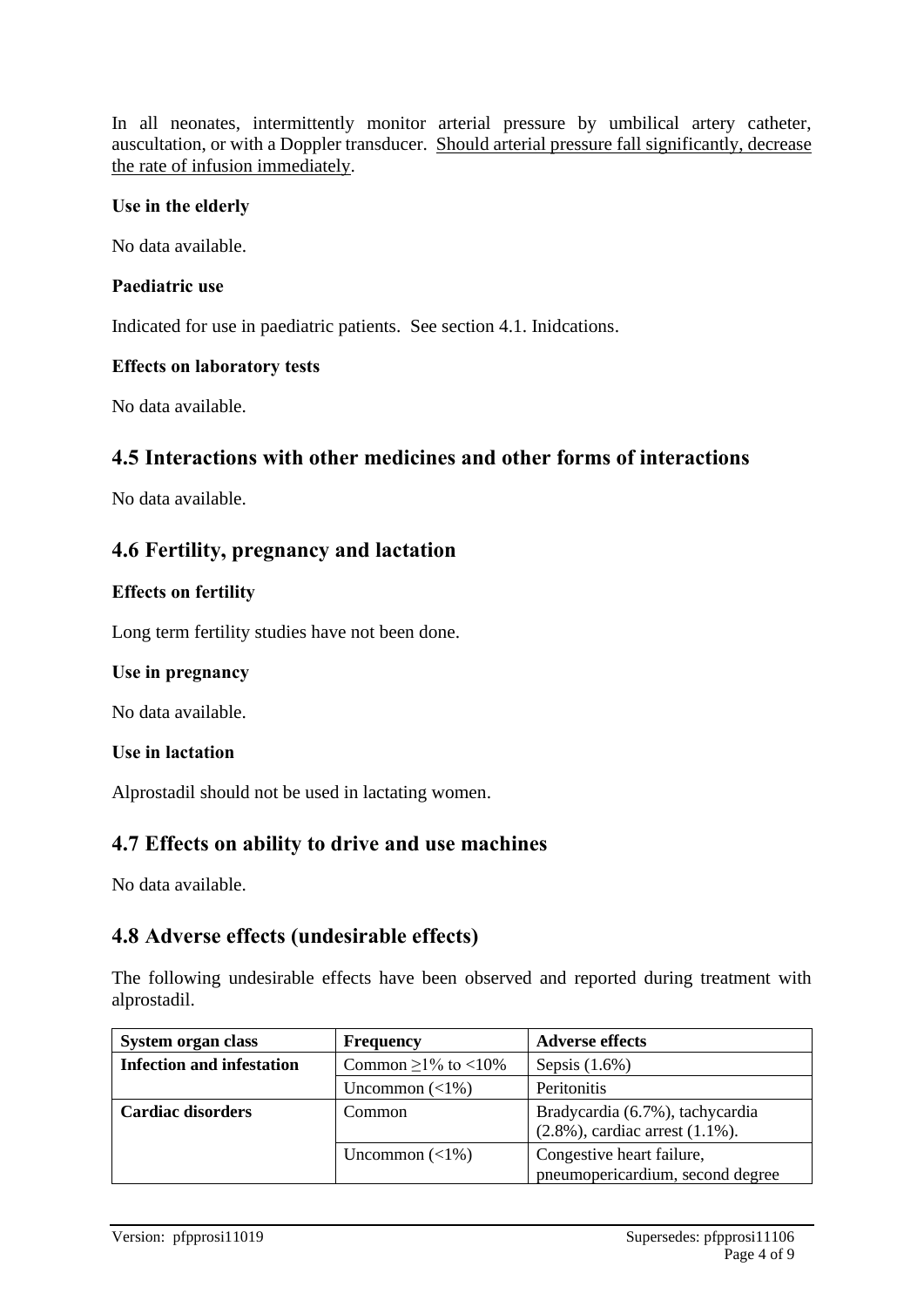|                                                     |                           | heart block, shock, spasm of the right                                                                                          |
|-----------------------------------------------------|---------------------------|---------------------------------------------------------------------------------------------------------------------------------|
|                                                     |                           | ventricle infundibulum,                                                                                                         |
|                                                     |                           | supraventricular tachycardia,                                                                                                   |
|                                                     |                           | ventricular fibrillation, ventricular                                                                                           |
|                                                     |                           | hypertrophy, tachyphylaxis.                                                                                                     |
| <b>Vascular disorders</b>                           | Very common $\geq$ 10%    | Flushing $(10.1\%)*$                                                                                                            |
|                                                     | Common $\geq$ 1% to <10%  | hypotension $(3.9\%)$ , oedema $(1.1\%)$ .                                                                                      |
|                                                     | Uncommon $(\langle 1\% )$ | Haemorrhage, hyperaemia                                                                                                         |
| <b>Nervous system disorders</b>                     | Common $\geq$ 1% to <10%  | Seizures (4.1%)                                                                                                                 |
|                                                     | Uncommon $(\langle 1\% )$ | Cerebral haemorrhage with recorded<br>fatalities, lethargy.                                                                     |
| <b>Blood and lymphatic system</b><br>disorders      | Common $\geq$ 1% to <10%  | Disseminated intravascular<br>coagulation (1.1%)                                                                                |
|                                                     | Uncommon $(\langle 1\% )$ | Anaemia, thrombocytopenia and<br>hypochromic anaemia.                                                                           |
| <b>Metabolism and nutrition</b>                     | Common $\geq$ 1% to <10%  | Hypokalaemia (1.1%)                                                                                                             |
| disorders                                           | Uncommon $(\langle 1\% )$ | Hypoglycaemia, hyperkalaemia                                                                                                    |
| <b>Congenital familial and</b><br>genetic disorders | Uncommon $(\langle 1\% )$ | Pulmonary hypoplasia. polycystic<br>kidneys, biliary atresia, microcephaly                                                      |
| <b>Gastrointestinal disorders</b>                   | Common $\geq$ 1% to <10%  | Diarrhoea (2.6%).                                                                                                               |
|                                                     | Uncommon $(\langle 1\% )$ | Gastric regurgitation                                                                                                           |
| <b>Hepatobiliary disorders</b>                      | Uncommon $(\langle 1\% )$ | Hyperbilirubinaemia.                                                                                                            |
| <b>Renal and urinary</b><br>disorders               | Uncommon $(\langle 1\% )$ | Anuria, haematuria and renal failure.                                                                                           |
| <b>General disorders and</b>                        | Very common $\geq$ 10%    | pyrexia (13.8%)                                                                                                                 |
| administration site                                 | Common $\geq$ 1% to <10%  | Oedema (1.1%)                                                                                                                   |
| conditions                                          | Uncommon $<$ 1%           | Hypothermia, feeling jittery                                                                                                    |
| <b>Psychiatric disorders</b>                        | Uncommon $<$ 1%           | Hyperirritability                                                                                                               |
| Respiratory, thoracic and                           | Very common $\geq$ 10%    | Apnoea (11.5%)                                                                                                                  |
| mediastinal disorders                               | Uncommon $<$ 1%           | Bradypnoea, bronchial wheezing,<br>hypercapnia, pneumothorax,<br>respiratory depression, respiratory<br>distress and tachypnoea |
| Musculoskeletal and<br>connective tissue disorders  | Uncommon $<$ 1%           | <b>Stiffness</b>                                                                                                                |
| Injury, poisoning and<br>procedural complications   | Uncommon $<$ 1%           | Hyperextension of the neck                                                                                                      |

\* This adverse event is directly related to the route of administration, being more frequent with intra-arterial administration.

**Ductus arteriosus histological changes:** One group of investigators reported "oedema of the media, separation of the medial components by clear spaces, pathological interruption of the internal elastic lamina and intimal laceration some of which extended into the media" in the ducti arteriosi of four patients.

**Cortical proliferation of the long bones:** Following long-term infusion of PROSTIN VR, cortical proliferation of long bones has been reported.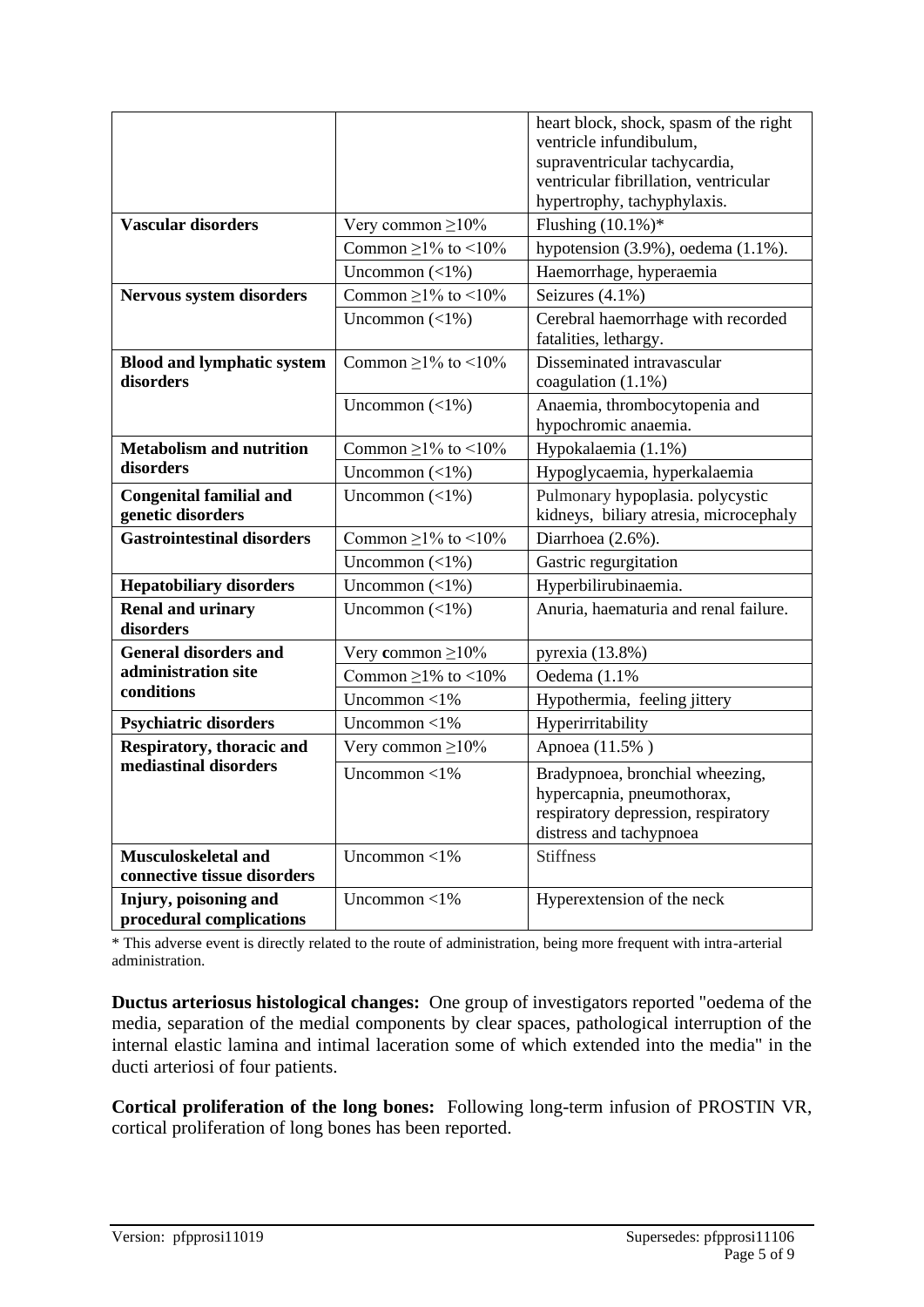#### **Reporting suspected adverse effects**

Reporting suspected adverse reactions after registration of the medicinal product is important. It allows continued monitoring of the benefit-risk balance of the medicinal product. Healthcare professionals are asked to report any suspected adverse reactions at [www.tga.gov.au/reporting](http://www.tga.gov.au/reporting-problems)[problems.](http://www.tga.gov.au/reporting-problems)

### **4.9 Overdose**

Overdose data is limited. Apnoea, bradycardia, pyrexia, hypotension and flushing may be signs of drug overdose. If apnoea or bradycardia occur, the infusion should be discontinued and the appropriate medical treatment initiated.

There is no antidote for alprostadil overdose. Treatment is symptomatic and supportive. Support respiratory and cardiac function. Monitor pulmonary function, vital signs, ECG and pulse oximetry, and fluid and electrolyte status in patients with significant diarrhoea.

Caution should be used if the infusion is restarted. If pyrexia or hypotension occur, the infusion rate should be reduced until these symptoms subside. Flushing is usually attributed to incorrect intra-arterial catheter placement and is usually alleviated by repositioning the tip of the catheter.

For information on the management of overdose, contact the Poisons Information Centre on 13 11 26 (Australia).

# **5. PHARMACOLOGICAL PROPERTIES**

### **5.1 Pharmacodynamic properties**

#### **Mechanism of action**

The mechanism of action of alprostadil is unknown but an active role for prostaglandin in maintaining ductus patency during fetal life is supported by the presence of biosynthetic pathways in the ductus, the constrictor effect of prostaglandin synthetase inhibitors and the relaxant action of PGE<sub>2</sub> and related agents.

Alprostadil relaxes the ductus arteriosus in early post-natal life and supports its patency when continuously infused intravenously or intra-arterially in neonates with congenital heart defects who depend on a patent ductus for survival. The desired pharmacological effects are obtained with an initial dosage of 0.1 micrograms per kilogram per minute. Higher doses do not offer added benefit. Postnatally, the ductus arteriosus rapidly loses its responsiveness to alprostadil and consequently alprostadil appears to be most effective within 96 hours after birth, particularly when the pre-infusion arterial  $pO<sub>2</sub>$  is less than 40 mm Hg.

In laboratory animals and humans, alprostadil can lower blood pressure, probably by relaxing the smooth muscle of the cardiovascular system. Alprostadil can elevate body temperature and this effect has been observed in some neonates receiving the drug.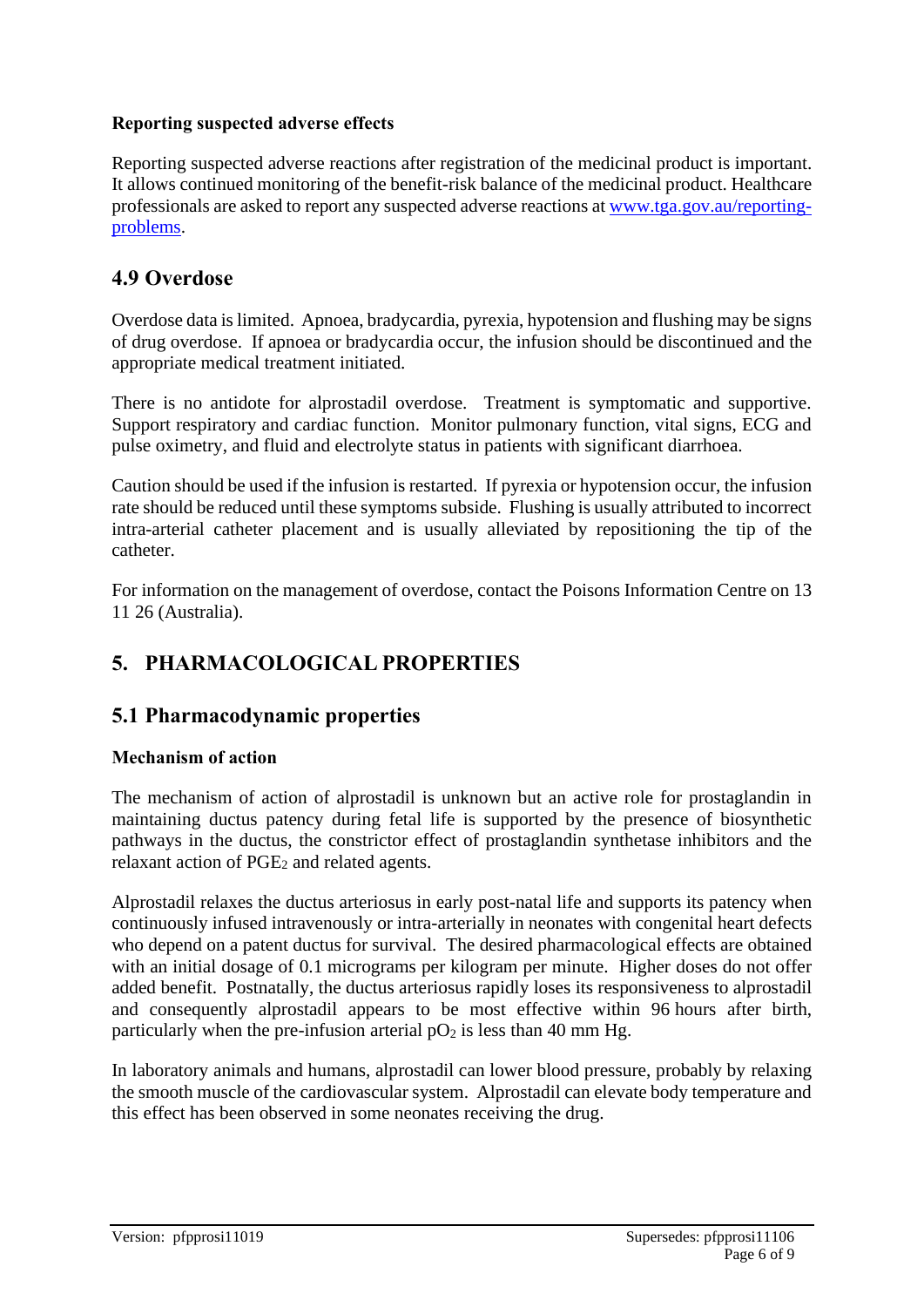#### **Clinical trials**

No data available.

### **5.2 Pharmacokinetic properties**

#### **Distribution**

Intravenously administered alprostadil is rapidly distributed and metabolised and the pulmonary vascular bed removes about 68% of the drug in a single pass. Alprostadil is weakly bound to serum albumin.

#### **Metabolism**

The estimated half-life of alprostadil is 5 to 10 minutes.

#### **Excretion**

The major route of elimination of alprostadil and its metabolites is via the kidneys.

# **5.3 Preclinical safety data**

#### **Genotoxicity**

Testicular atrophy and/or degeneration has been observed in rats receiving high doses (10 mg/day for 35 days or longer) of PGE1. The relevance of this to the human neonate is not known.

#### **Carcinogenicity**

Long term carcinogenicity studies have not been done. No potential for mutagenic activity was revealed in assays of gene mutation in bacterial and mammalian cells, or in DNA damage assays; however, alprostadil has not been tested in assays for chromosomal damage.

# **6. PHARMACEUTICAL PARTICULARS**

### **6.1 List of excipients**

Ethanol.

# **6.2 Incompatibilities**

If undiluted Prostin VR comes in direct contact with a plastic container, plasticisers are leached from the sidewalls and the solution may turn hazy. Should this occur the solution should be discarded. See information in Section 6.6 Special precautions for disposal and other handling.

In the absence of compatibility studies, this medicinal product must not be mixed with other medicinal products.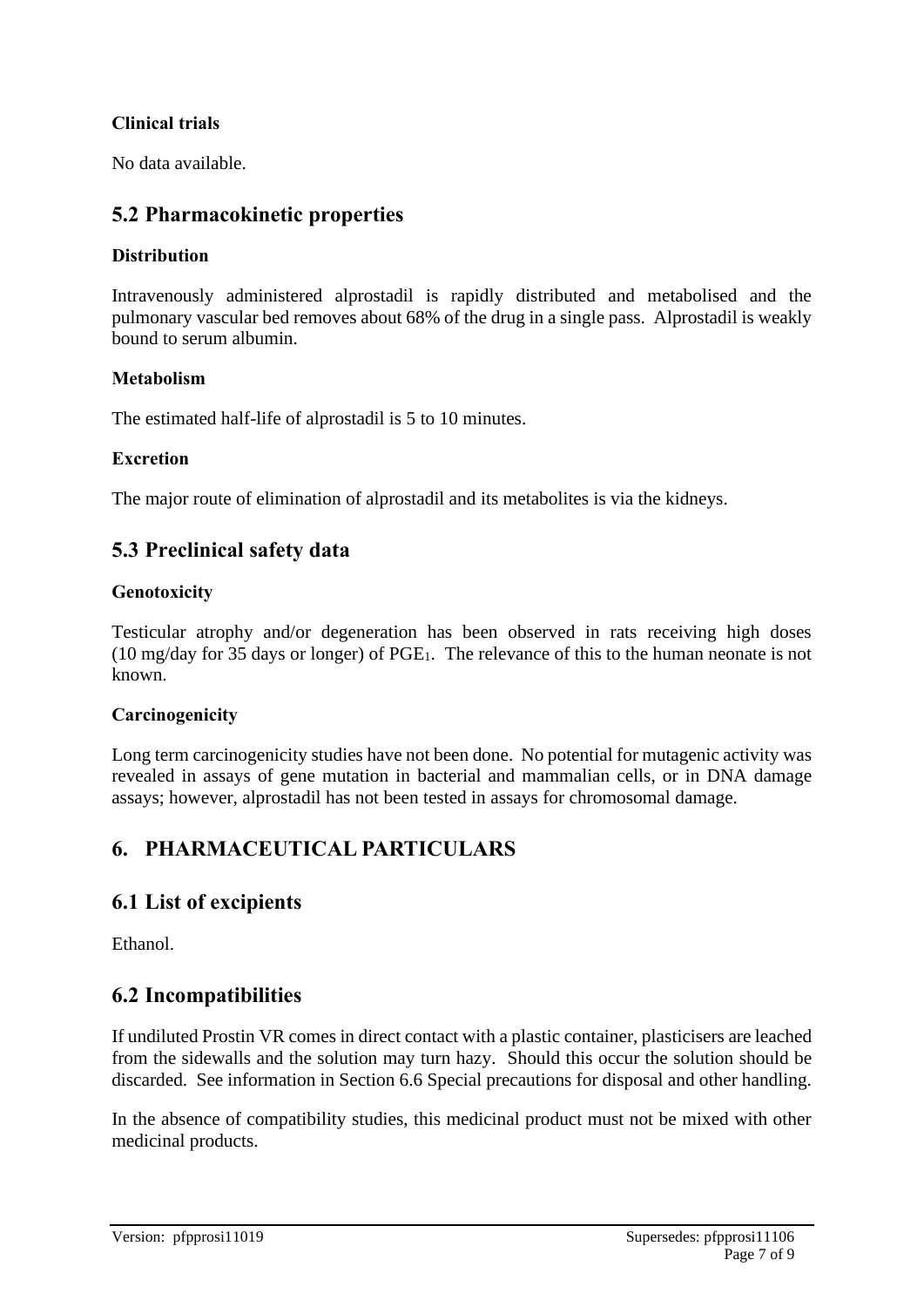# **6.3 Shelf life**

In Australia, information on the shelf life can be found on the public summary of the Australian Register of Therapeutic Goods (ARTG). The expiry date can be found on the packaging.

### **6.4 Special precautions for storage**

Store at  $2^{\circ}$ C to  $8^{\circ}$ C (Refrigerate. Do not freeze).

Neither PROSTIN VR nor the further diluted solutions contain an antimicrobial agent. From a microbiological point of view, fresh infusion solutions should be prepared every 24 hours and the medicinal product should be used immediately. Any solution more than 24 hours old should be discarded.

### **6.5 Nature and contents of container**

PROSTIN VR is available in 1 mL type I clear glass ampoules. Supplied in packs of 5 x 1 mL ampoules.

### **6.6 Special precautions for disposal and other handling**

In Australia, any unused medicine or waste material should be disposed of in accordance with local requirements.

### **6.7 Physicochemical properties**

#### **Chemical structure**



The chemical name is (11-a, 13E, 15S)-11, 15 dihydroxy-9-oxoprost-13-en-1-oic acid. The molecular weight of alprostadil is 354.49.

It is a white to off-white crystalline powder with a melting point between  $110^{\circ}$ C and  $116^{\circ}$ C. Its solubility at  $35^{\circ}$ C is 8000 micrograms per 100 mL double distilled water.

#### **CAS number**

745-65-3.

# **7. MEDICINE SCHEDULE (POISONS STANDARD)**

Prescription only medicine (S4).